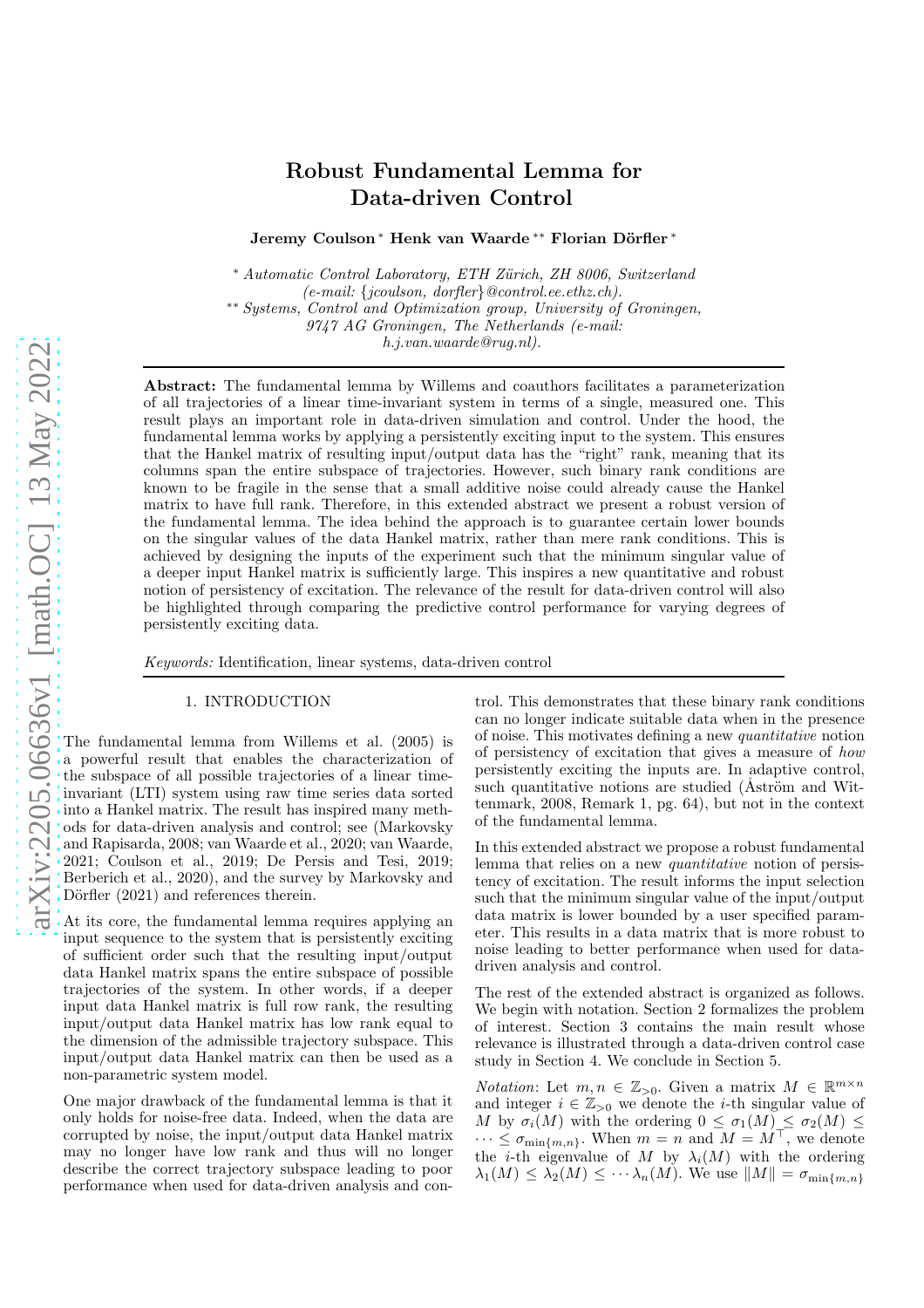to denote the spectral norm of a matrix  $M$ ,  $||M||_F$  the Frobenius norm, and  $||x||$  to denote the 2-norm of a vector x. The Moore-Penrose pseudo inverse of M is denoted by  $M^{\dagger}$ . Given  $i, j, T \in \mathbb{Z}_{\geq 0}$  with  $i \leq j$  and a sequence  $\{z(t)\}_{t=0}^{T-1} \subset \mathbb{R}^n$  define

$$
z_{[i,j]} := [z(i)^\top \ z(i+1)^\top \cdots z(j)^\top]^\top.
$$

Given an integer  $k \in \mathbb{Z}_{>0}$  with  $k \leq j - i + 1$ , define the *Hankel matrix of depth k* associated with  $z_{[i,j]}$  as

$$
\mathcal{H}_k(z_{[i,j]}):=\begin{bmatrix} z(i) & z(i+1) & \cdots & z(j-k+1) \\ z(i+1) & z(i+2) & \cdots & z(j-k+2) \\ \vdots & \vdots & \ddots & \vdots \\ z(i+k-1) & z(i+k) & \cdots & z(j) \end{bmatrix}.
$$

## 2. PROBLEM STATEMENT

Consider the discrete-time LTI system

$$
x(t+1) = Ax(t) + Bu(t),\tag{1}
$$

where  $x(t) \in \mathbb{R}^n$  is the state, and  $u(t) \in \mathbb{R}^m$  is the control input. Throughout this extended abstract we will focus on a special case of full state measurements. We recall the definition of persistency of excitation.

**Definition 2.1.** Let  $T \in \mathbb{Z}_{>0}$ . The input sequence  $u_{[0,T-1]}$  is called persistently exciting of order  $k \in \mathbb{Z}_{>0}$ if  $\mathcal{H}_k(u_{[0,T-1]})$  has full row rank.

We now state a version of the fundamental lemma (Willems et al., 2005) for the special case of input/state data.

**Theorem 2.1.** Let  $(A, B)$  be controllable and  $T \in \mathbb{Z}_{>0}$ . Let  $(u_{[0,T-1]}, x_{[0,T-1]})$  be an input/state trajectory of  $(1)$ such that  $u_{[0,T-1]}$  is persistently exciting of order  $n+1$ . Then the data matrix

$$
\begin{bmatrix} \mathcal{H}_1(x_{[0,T-1]}) \\ \mathcal{H}_1(u_{[0,T-1]}) \end{bmatrix} = \begin{bmatrix} x(0) & x(1) & \cdots & x(T-1) \\ u(0) & u(1) & \cdots & u(T-1) \end{bmatrix}
$$
 (2)

has rank  $n + m$ .

As a result, the matrix (2) along with  $x(T)$  fully capture the behaviour of (1) and can be used for data-driven analysis and control or system identification (Markovsky and Dörfler, 2021). However, the above rank condition on the data matrix (2) is not always a valid indicator that the data is suitable for characterizing the behaviour of (1). In fact, when the data is corrupted by noise, (2) may have full rank, but can lead to poor performance when used for data-driven analysis or control. We present a motivating example outlining precisely how we can improve on such rank conditions.

**Example 2.1.** Suppose we wish to identify matrices  $A, B$ of the system

$$
x(t+1) = Ax(t) + Bu(t) + w(t),
$$
 (3)

where  $w(t) \in \mathbb{R}^n$  is a noise term. Let  $(u_{[0,T-1]}, x_{[0,T-1]})$ be an input/state trajectory of the noisy system such that  $u_{[0,T-1]}$  is persistently exciting of order  $n + 1$ . To identify  $\overrightarrow{A}, \overrightarrow{B}$ , we consider the least squares problem

$$
\min_{A,B} \quad \left\| \mathcal{H}_1(x_{[1,T]}) - [A \; B] \left[ \mathcal{H}_1(x_{[0,T-1]}) \right] \right\|_F
$$

with solution given by

$$
\left[\hat{A}\;\hat{B}\right] := \mathcal{H}_1(x_{[1,T]}) \left[\begin{matrix} \mathcal{H}_1(x_{[0,T-1]}) \\ \mathcal{H}_1(u_{[0,T-1]}) \end{matrix}\right]^{\mathsf{T}}.
$$
 (4)

The data satisfies

$$
\mathcal{H}_1(x_{[1,T]}) = [A \ B] \begin{bmatrix} \mathcal{H}_1(x_{[0,T-1]}) \\ \mathcal{H}_1(u_{[0,T-1]}) \end{bmatrix} + \mathcal{H}_1(w_{[0,T-1]}).
$$

Hence, the error of our estimate is given by

$$
\begin{aligned} \left\| \begin{bmatrix} \hat{A} & \hat{B} \end{bmatrix} - [A \ B] \right\| &= \left\| \mathcal{H}_1(w_{[0,T-1]}) \begin{bmatrix} \mathcal{H}_1(x_{[0,T-1]}) \\ \mathcal{H}_1(u_{[0,T-1]}) \end{bmatrix}^{\dagger} \right\| \\ &\leq \frac{\sigma_n(\mathcal{H}_1(w_{[0,T-1]})}{\sigma_1\left( \begin{bmatrix} \mathcal{H}_1(x_{[0,T-1]}) \\ \mathcal{H}_1(u_{[0,T-1]}) \end{bmatrix} \right)} .\end{aligned}
$$

Note that the estimation error can be arbitrarily large, regardless of whether (2) is full row rank. What is important instead is the smallest singular value of (2). Indeed, if we wish to identify  $A, B$  to within some specified error, we require that the smallest singular value of the data matrix (2) is bounded below by some threshold depending on the noise term  $w$ .

This example motivates us to develop a robust fundamental lemma that moves away from rank conditions by defining a quantitative notion of persistency of excitation which guarantees a lower bound on the minimum singular value of the data matrix (2). More formally, the goal of this extended abstract is to solve the following problem.

**Problem 2.1.** Let  $\delta > 0$ . Design an input sequence  $u_{[0,T-1]}$  such that the resulting data matrix satisfies

$$
\sigma_1\left(\begin{bmatrix} \mathcal{H}_1(x_{[0,T-1]}) \\ \mathcal{H}_1(u_{[0,T-1]}) \end{bmatrix}\right) \ge \delta. \tag{5}
$$

## 3. MAIN RESULT

The two main ingredients of the fundamental lemma are controllability and persistency of excitation. To establish a robust fundamental lemma, we must develop quantitative notions of these two main ingredients. We start with persistency of excitation.

**Definition 3.1.** Let  $T \in \mathbb{Z}_{>0}$ ,  $\alpha > 0$ . The input sequence  $u_{[0,T-1]}$  is called  $\alpha$ -persistently exciting of order  $k \in \mathbb{Z}_{>0}$ if  $\sigma_1(\mathcal{H}_k(u_{[0,T-1]})) \geq \alpha$ .

This is a natural generalization of persistency of excitation since for any  $\alpha > 0$  an  $\alpha$ -persistently exciting signal of order  $k$  is necessarily persistently exciting of order  $k$ .

We now focus on the second main ingredient of the fundamental lemma: controllability. Let

$$
M := \begin{bmatrix} A & B & 0 & \cdots & 0 \\ 0 & 0 & I_m & \cdots & 0 \\ \vdots & \vdots & \vdots & \ddots & \vdots \\ 0 & 0 & 0 & \cdots & I_m \\ 0 & 0 & 0 & \cdots & 0 \end{bmatrix}, \quad z = \begin{bmatrix} \xi \\ \eta \\ 0_{nm} \end{bmatrix}
$$
 (6)

where  $\xi \in \mathbb{R}^n$ ,  $\eta \in \mathbb{R}^m$ , and  $I_m$  and  $0_{nm}$  denote the  $m \times m$  identity matrix and the zero vector of length  $nm$ , respectively. Define for any  $z$  of the form  $(6)$ 

$$
\Theta_z := \left[ z \ M^\top z \ \cdots \ (M^\top)^n z \right]^\top. \tag{7}
$$

Note that  $\Theta_z^{\perp}$  can be viewed as an extended controllability matrix of the system  $(M^{\top}, z)$ . We make the following quantitative controllability assumption on this extended system.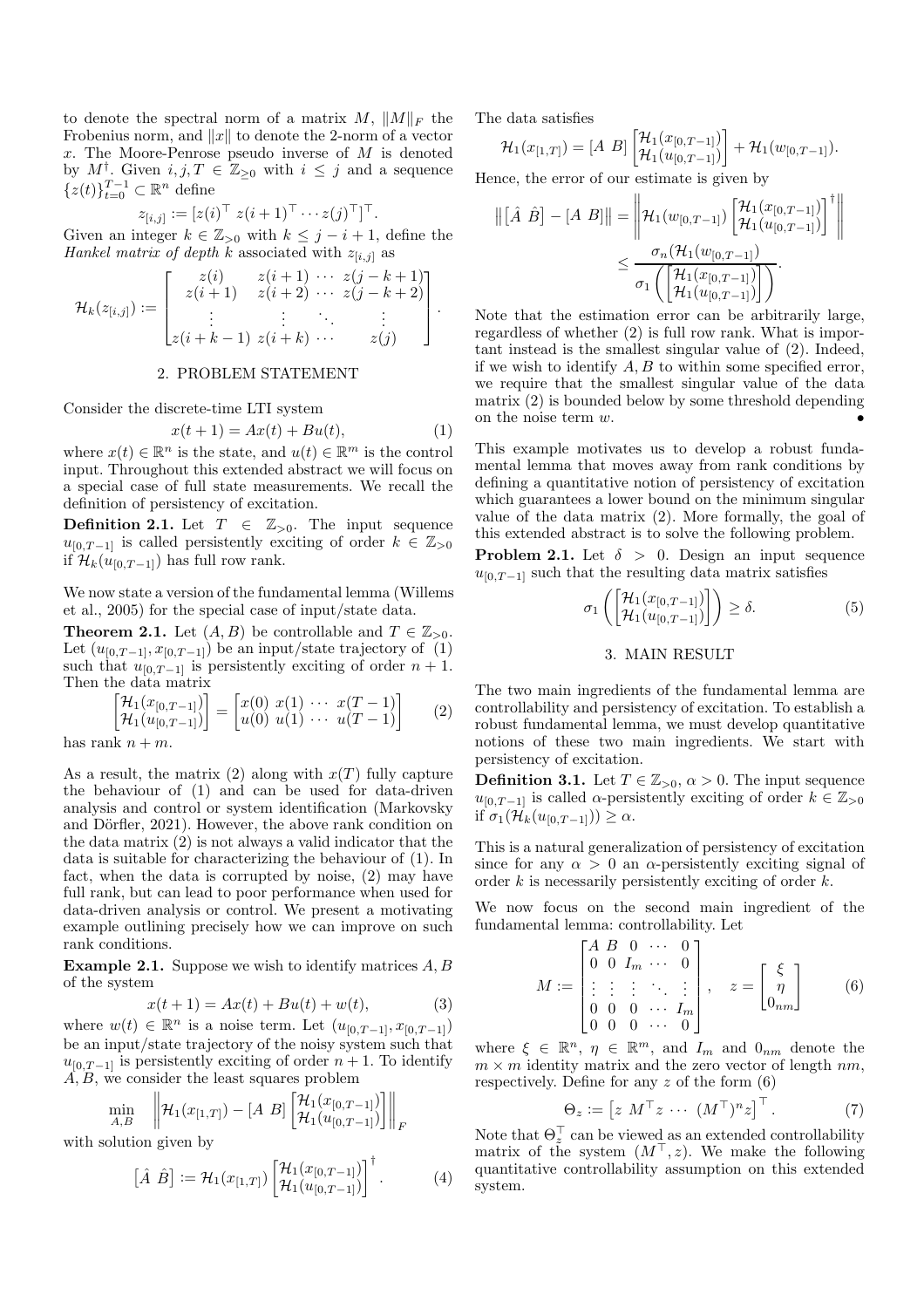**Assumption 3.1.** Let  $\rho > 0$ . For all z of the form (6) with  $||z|| = 1$ , assume

$$
\sigma_1(\Theta_z) \ge \rho. \tag{8}
$$

This assumption can be thought of as ensuring that the finite horizon controllability Gramian  $\Theta_z^{\perp} \Theta_z = \sum_{j=0}^n (M^{\top})^j z z^{\top} M^j$  of the extended system has lower bounded eigenvalues. This assumption is not restrictive since for any controllable  $(A, B)$ , there exists uniform  $\rho_0 > 0$  that lower bounds  $\sigma_1(\Theta_z)$  for all z, by the following lemma.

**Lemma 3.1.** Let  $(A, B)$  be controllable. Then

(i) rank $(\Theta_z) = n + 1$ , and

(ii) there exists  $\rho_0 > 0$  such that  $\sigma_1(\Theta_z) \ge \rho_0$ ,

for all z be of the form (6) with  $||z|| = 1$ .

**Proof.** We begin by proving (i). Assume on the contrary that the rows of  $\Theta_z$  are linearly dependent. From the structure of  $\Theta_z$ , we must have that  $\eta = 0$  and thus  $z = (\xi, 0_{(n+1)m})$ . Likewise, we must have that  $\xi^{\dagger} B =$  $\xi^{\top}AB = \cdots = \xi^{\top}A^{n-1}B = 0.$  By controllability of  $(A, B)$ , this implies that  $\xi = 0$ , and hence  $z = 0$ . This contradicts the fact that  $||z|| = 1$ , proving the claim. We now prove (ii). Assume on the contrary that  $\forall \rho_0 > 0, \exists z$  with  $||z|| = 1$ such that  $\sigma_1(\Theta_z) < \rho_0$ . Let  $\{\rho_j\}_{j=1}^{\infty} \subset \mathbb{R}$  be a sequence such that  $\lim_{j\to\infty} \rho_j = 0$ . By assumption, for each  $\rho_j$ , there exists  $z_j$  with  $||z_j|| = 1$  and  $\sigma_1(\Theta_{z_j}) < \rho_j$ . Since the set  $\{z \mid ||z|| = 1\}$  is compact,  $\{z_j\}_{j=1}^{\infty}$  has a convergent subsequence converging to some  $\bar{z}$  with  $\|\bar{z}\|=1$ . Thus,  $\sigma_1(\Theta_{\bar{z}}) \leq 0$ . However, by part (i),  $\Theta_{\bar{z}}$  has full row rank and hence, there exists  $\bar{\rho} > 0$  such that  $\sigma_1(\Theta_{\bar{z}}) > \bar{\rho}$  which is a contradiction, proving the result.

We now state the main theorem which solves Problem 2.1.

**Theorem 3.1.** Let  $T \in \mathbb{Z}_{>0}$ ,  $(A, B)$  be controllable, and  $\delta > 0$ . Suppose that Assumption 3.1 holds and  $(u_{[0,T-1]}, x_{[0,T-1]})$  is an input/state trajectory of (1) such that  $u_{[0,T-1]}$  is  $\delta \frac{\sqrt{n+1}}{\rho}$ -persistently exciting of order  $n+1$ . Then

$$
\sigma_1\left(\begin{bmatrix} \mathcal{H}_1(x_{[0,T-1]}) \\ \mathcal{H}_1(u_{[0,T-1]}) \end{bmatrix}\right) \ge \delta.
$$

Proof. Denote the minimum singular value of the input/state data matrix (2) by  $\sigma \geq 0$  with corresponding left and right singular vectors  $(\xi, \eta) \in \mathbb{R}^{n+m}$  and  $v \in \mathbb{R}^T$ , respectively. Then,  $\|(\xi, \eta)\| = \|v\| = 1$  and

$$
[\xi^\top \ \eta^\top] \begin{bmatrix} \mathcal{H}_1(x_{[0,T-1]}) \\ \mathcal{H}_1(u_{[0,T-1]}) \end{bmatrix} = \sigma v^\top.
$$

Let  $z = (\xi, \eta, 0_{nm})$ . By definition of  $\Theta_z$  in (9) and the dynamics (1), we have

$$
\Theta_z \begin{bmatrix} \mathcal{H}_1(x_{[0,T-n-1]}) \\ \mathcal{H}_{n+1}(u_{[0,T-1]}) \end{bmatrix} = \sigma \mathcal{H}_{n+1}(v_{[0,T-1]}). \tag{9}
$$

By Cauchy's interlacing theorem (Horn and Johnson, 1994, Corollary 3.1.3),

$$
\sigma_1\left(\mathcal{H}_{n+1}(u_{[0,T-1]})\right) \leq \sigma_{n+1}\left(\begin{bmatrix} \mathcal{H}_1(x_{[0,T-n-1]}) \\ \mathcal{H}_{n+1}(u_{[0,T-1]}) \end{bmatrix}\right). (10)
$$

By the Courant-Fischer-Weyl max-min principle (Horn and Johnson, 1994, Theorem 3.1.2),

$$
\sigma_{n+1}\left(\begin{bmatrix} \mathcal{H}_1(x_{[0,T-n-1]}) \\ \mathcal{H}_{n+1}(u_{[0,T-1]}) \end{bmatrix}\right)
$$
  
= 
$$
\min_{\substack{\mathcal{U} \\ \dim(\mathcal{U})=n+1}} \max_{\substack{y \in \mathcal{U} \\ \|y\|=1}} \left\| \begin{bmatrix} \mathcal{H}_1(x_{[0,T-n-1]}) \\ \mathcal{H}_{n+1}(u_{[0,T-1]}) \end{bmatrix}^\top y \right\|.
$$

By Lemma 3.1,  $rank(\Theta_z) = n + 1$ , and hence

$$
\sigma_{n+1}\left(\begin{bmatrix} \mathcal{H}_1(x_{[0,T-n-1]}) \\ \mathcal{H}_{n+1}(u_{[0,T-1]}) \end{bmatrix}\right)
$$
\n
$$
\leq \max_{\substack{y \in \text{im}\Theta_x^{\top} \\ \|y\|=1}} \left\| \begin{bmatrix} \mathcal{H}_1(x_{[0,T-n-1]}) \\ \mathcal{H}_{n+1}(u_{[0,T-1]}) \end{bmatrix}^{\top} y \right\|
$$
\n
$$
= \max_{\substack{y \in \text{im}\Theta_x^{\top} \\ \|y\|=1}} \|\sigma \mathcal{H}_{n+1}(v_{[0,T-1]})^{\top} q\|
$$
\n
$$
\leq \sigma \|\mathcal{H}_{n+1}(v_{[0,T-1]})^{\top}\| \max_{\substack{q \\ \| \Theta_x^{\top} q \| = 1}} \|q\|
$$
\n
$$
\leq \sigma \sqrt{n+1} \max_{\substack{q \\ \| \Theta_x^{\top} q \| = 1}} \|q\|,
$$
\n(11)

where the equality comes from (9) and the last inequality holds because the rows of  $\mathcal{H}_{n+1}(v_{[0,T-1]})$  have norm at most 1. Without loss of generality, write  $q = \sum_{j=1}^{n+1} \alpha_j \mu_j$ where  $\alpha_j \in \mathbb{R}$  and  $\mu_j \in \mathbb{R}^{n+1}$  are orthonormal eigenvectors of  $\Theta_z \Theta_z^{\perp}$  corresponding to eigenvalues  $\lambda_j(\Theta_z \Theta_z^{\perp})$ . Then

$$
\max_{q \text{ }} \|q\|^2 = \max_{\alpha_j} \sum_{j=1}^{n+1} \alpha_j^2 \lambda_j (\Theta_z \Theta_z^{\top}) = 1} \sum_{j=1}^{n+1} \alpha_j^2.
$$

We see the maximum is achieved for  $\alpha_1 = \pm \frac{1}{\sqrt{\lambda_1(\Theta_z \Theta_z^T)}}$ , and  $\alpha_j = 0$  for  $j \in \{2, \ldots, n+1\}$ . Hence,

$$
\max_{\|\Theta_z^{\top}q\|=1} \|q\| = \frac{1}{\sqrt{\lambda_1(\Theta_z\Theta_z^{\top})}}.
$$

Combining the above with (10) and (11), we obtain

$$
\sigma \geq \sigma_1 \left( \mathcal{H}_{n+1}(u_{[0,T-1]}) \right) \sqrt{\frac{\lambda_1(\Theta_z \Theta_z^{\top})}{n+1}}.
$$

Substituting  $\sqrt{\lambda_1(\Theta_z \Theta_z^{\top})} = \sigma_1(\Theta_z) \ge \rho$  by Assumption 3.1 and using the fact that  $u_{[0,T-1]}$  is  $\delta \frac{\sqrt{n+1}}{\rho}$ persistently exciting of order  $n + 1$  yields the result.

The theorem tells us how the inputs should be chosen such that *for any* user defined parameter  $\delta$ , the smallest singular value of the data matrix (2) is lower bounded by  $\delta$ . The degree of persistency of excitation needed depends on  $\rho$  which is assumed to be a prior in our setting. However, Lemma 3.1 shows that, for any controllable system (1), there exists  $\rho_0 > 0$  such that  $\sigma_1(\Theta_z) \geq \rho_0$  for all z. To design an input sequence so that (5) holds, we only require a lower bound on  $\rho_0$  since any input that is  $\delta \frac{\sqrt{n+1}}{\rho_0}$ . persistently exciting of order  $n+1$  yields the desired result.

## 4. NUMERICAL EXAMPLE

In this section we compare the performance of several data sets with varying degrees of persistency of excitation for a data-driven control task. Our hypothesis is that data sets whose inputs have a larger degree of persistency excitation